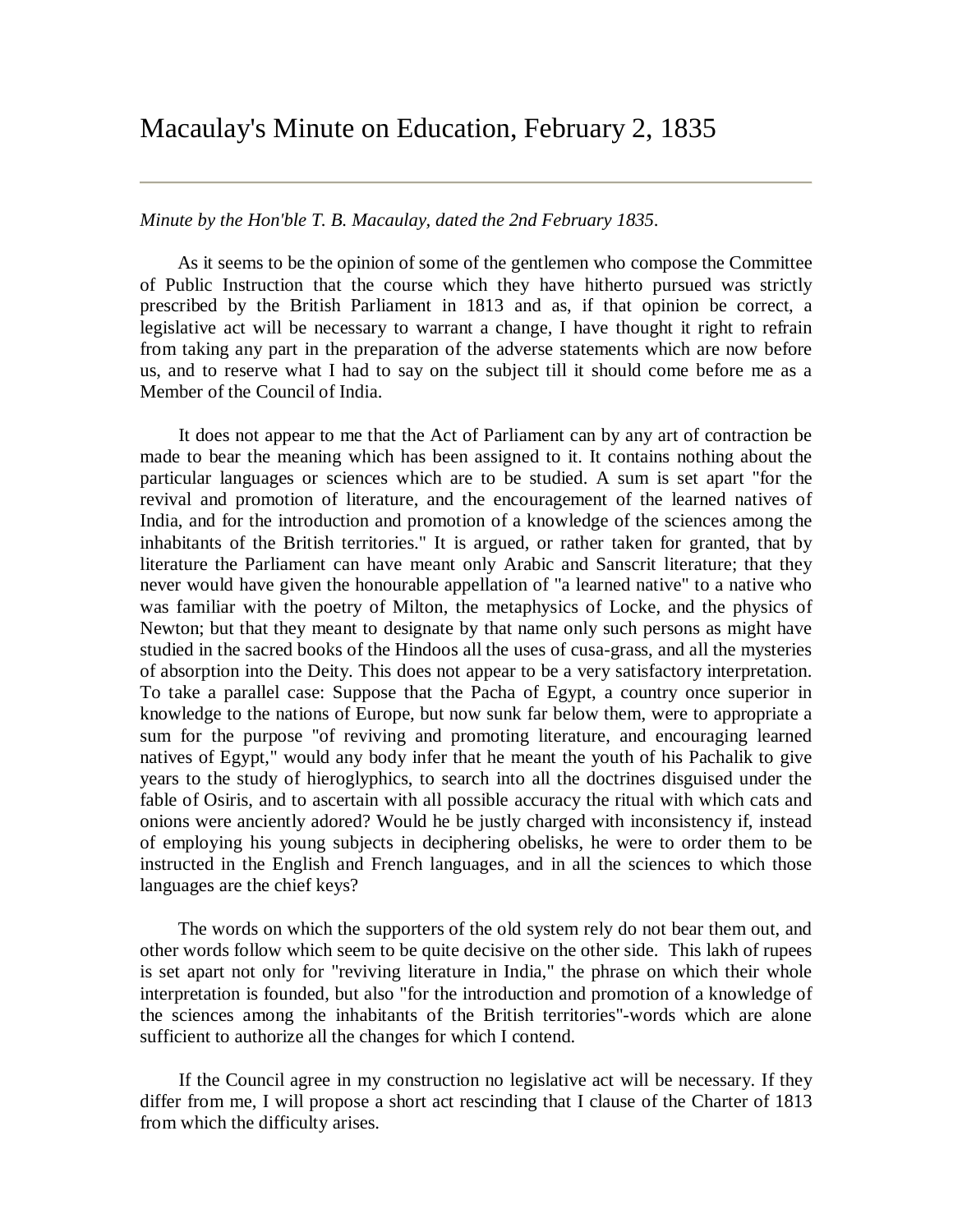The argument which I have been considering affects only the form of proceeding. But the admirers of the oriental system of education have used another argument, which, if we admit it to be valid, is decisive against all change. They conceive that the public faith is pledged to the present system, and that to alter the appropriation of any of the funds which have hitherto been spent in encouraging the study of Arabic and Sanscrit would be downright spoliation. It is not easy to understand by what process of reasoning they can have arrived at this conclusion. The grants which are made from the public purse for the encouragement of literature differ in no respect from the grants which are made from the same purse for other objects of real or supposed utility. We found a sanitarium on a spot which we suppose to be healthy. Do we thereby pledge ourselves to keep a sanitarium there if the result should not answer our expectations? We commence the erection of a pier. Is it a violation of the public faith to stop the works, if we afterwards see reason to believe that the building will be useless? The rights of property are undoubtedly sacred. But nothing endangers those rights so much as the practice, now unhappily too common, of attributing them to things to which they do not belong. Those who would impart to abuses the sanctity of property are in truth imparting to the institution of property the unpopularity and the fragility of abuses. If the Government has given to any person a formal assurance-nay, if the Government has excited in any person's mind a reasonable expectation-that he shall receive a certain income as a teacher or a learner of Sanscrit or Arabic, I would respect that person's pecuniary interests. I would rather err on the side of liberality to individuals than suffer the public faith to be called in question. But to talk of a Government pledging itself to teach certain languages and certain sciences, though those languages may become useless, though those sciences may be exploded, seems to me quite unmeaning. There is not a single word in any public instrument from which it can be inferred that the Indian Government ever intended to give any pledge on this subject, or ever considered the destination of these funds as unalterably fixed. But, had it been otherwise, I should have denied the competence of our predecessors to bind us by any pledge on such a subject. Suppose that a Government had in the last century enacted in the most solemn manner that all its subjects should, to the end of time, be inoculated for the small-pox, would that Government be bound to persist in the practice after Jenner's discovery? These promises of which nobody claims the performance, and from which nobody can grant a release, these vested rights which vest in nobody, this property without proprietors, this robbery which makes nobody poorer, may be comprehended by persons of higher faculties than mine. I consider this plea merely as a set form of words, regularly used both in England and in India, in defence of every abuse for which no other plea can be set up.

 I hold this lakh of rupees to be quite at the disposal of the Governor-General in Council for the purpose of promoting learning in India in any way which may be thought most advisable. I hold his Lordship to be quite as free to direct that it shall no longer be employed in encouraging Arabic and Sanscrit, as he is to direct that the reward for killing tigers in Mysore shall be diminished, or that no more public money shall be expended on the chaunting at the cathedral.

 We now come to the gist of the matter. We have a fund to be employed as Government shall direct for the intellectual improvement of the people of this country. The simple question is, what is the most useful way of employing it?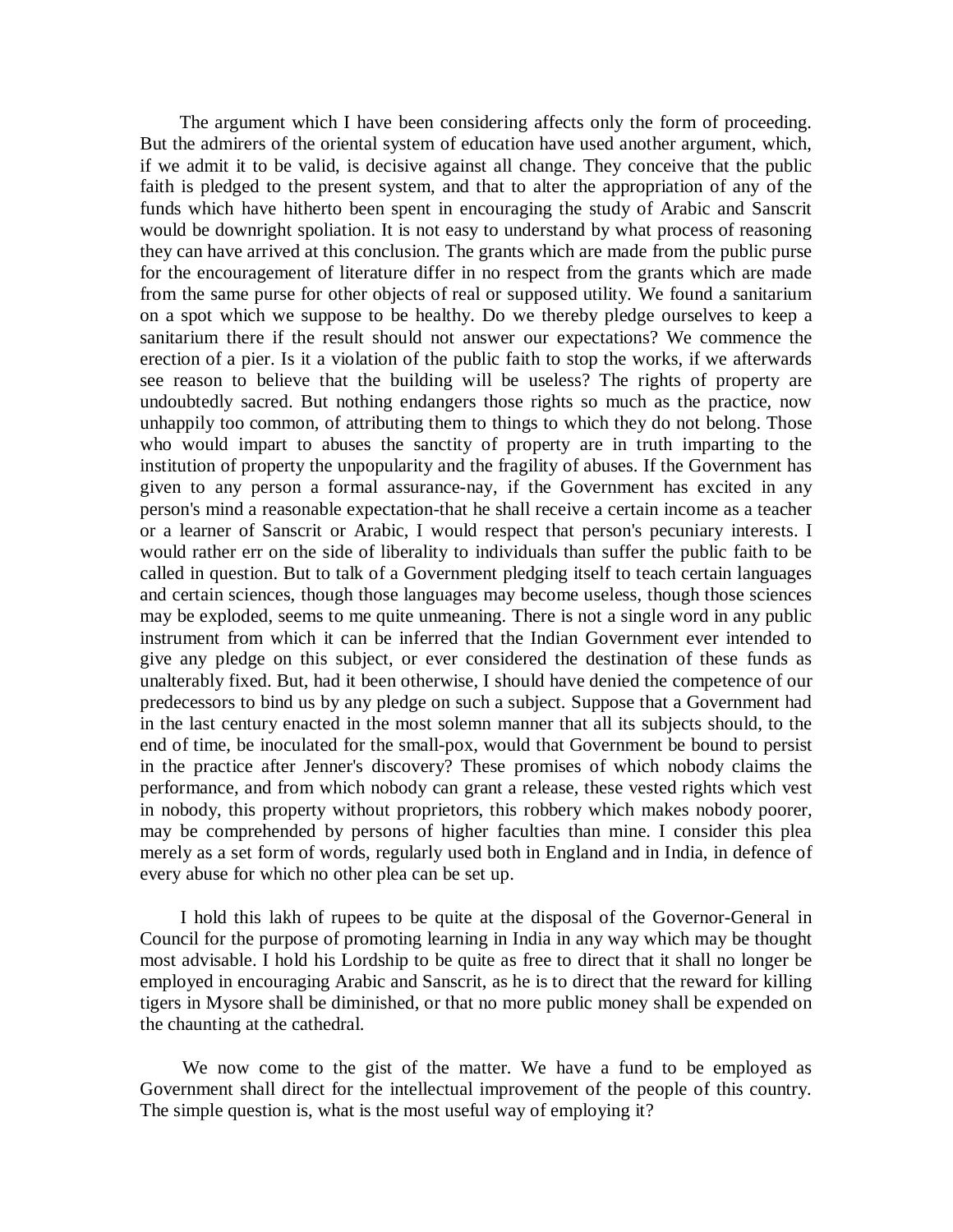All parties seem to be agreed on one point, that the dialects commonly spoken among the natives of this part of India contain neither literary nor scientific information, and are moreover so poor and rude that, until they are enriched from some other quarter, it will not be easy to translate any valuable work into them. It seems to be admitted on all sides, that the intellectual improvement of those classes of the people who have the means of pursuing higher studies can at present be affected only by means of some language not vernacular amongst them.

 What then shall that language be? One-half of the committee maintain that it should be the English. The other half strongly recommend the Arabic and Sanscrit. The whole question seems to me to be-which language is the best worth knowing?

 I have no knowledge of either Sanscrit or Arabic. But I have done what I could to form a correct estimate of their value. I have read translations of the most celebrated Arabic and Sanscrit works. I have conversed, both here and at home, with men distinguished by their proficiency in the Eastern tongues. I am quite ready to take the oriental learning at the valuation of the orientalists themselves. I have never found one among them who could deny that a single shelf of a good European library was worth the whole native literature of India and Arabia. The intrinsic superiority of the Western literature is indeed fully admitted by those members of the committee who support the oriental plan of education.

 It will hardly be disputed, I suppose, that the department of literature in which the Eastern writers stand highest is poetry. And I certainly never met with any orientalist who ventured to maintain that the Arabic and Sanscrit poetry could be compared to that of the great European nations. But when we pass from works of imagination to works in which facts are recorded and general principles investigated, the superiority of the Europeans becomes absolutely immeasurable. It is, I believe, no exaggeration to say that all the historical information which has been collected from all the books written in the Sanscrit language is less valuable than what may be found in the most paltry abridgments used at preparatory schools in England. In every branch of physical or moral philosophy, the relative position of the two nations is nearly the same.

 How then stands the case? We have to educate a people who cannot at present be educated by means of their mother-tongue. We must teach them some foreign language. The claims of our own language it is hardly necessary to recapitulate. It stands preeminent even among the languages of the West. It abounds with works of imagination not inferior to the noblest which Greece has bequeathed to us,-with models of every species of eloquence,-with historical composition, which, considered merely as narratives, have seldom been surpassed, and which, considered as vehicles of ethical and political instruction, have never been equaled-with just and lively representations of human life and human nature,-with the most profound speculations on metaphysics, morals, government, jurisprudence, trade,-with full and correct information respecting every experimental science which tends to preserve the health, to increase the comfort, or to expand the intellect of man. Whoever knows that language has ready access to all the vast intellectual wealth which all the wisest nations of the earth have created and hoarded in the course of ninety generations. It may safely be said that the literature now extant in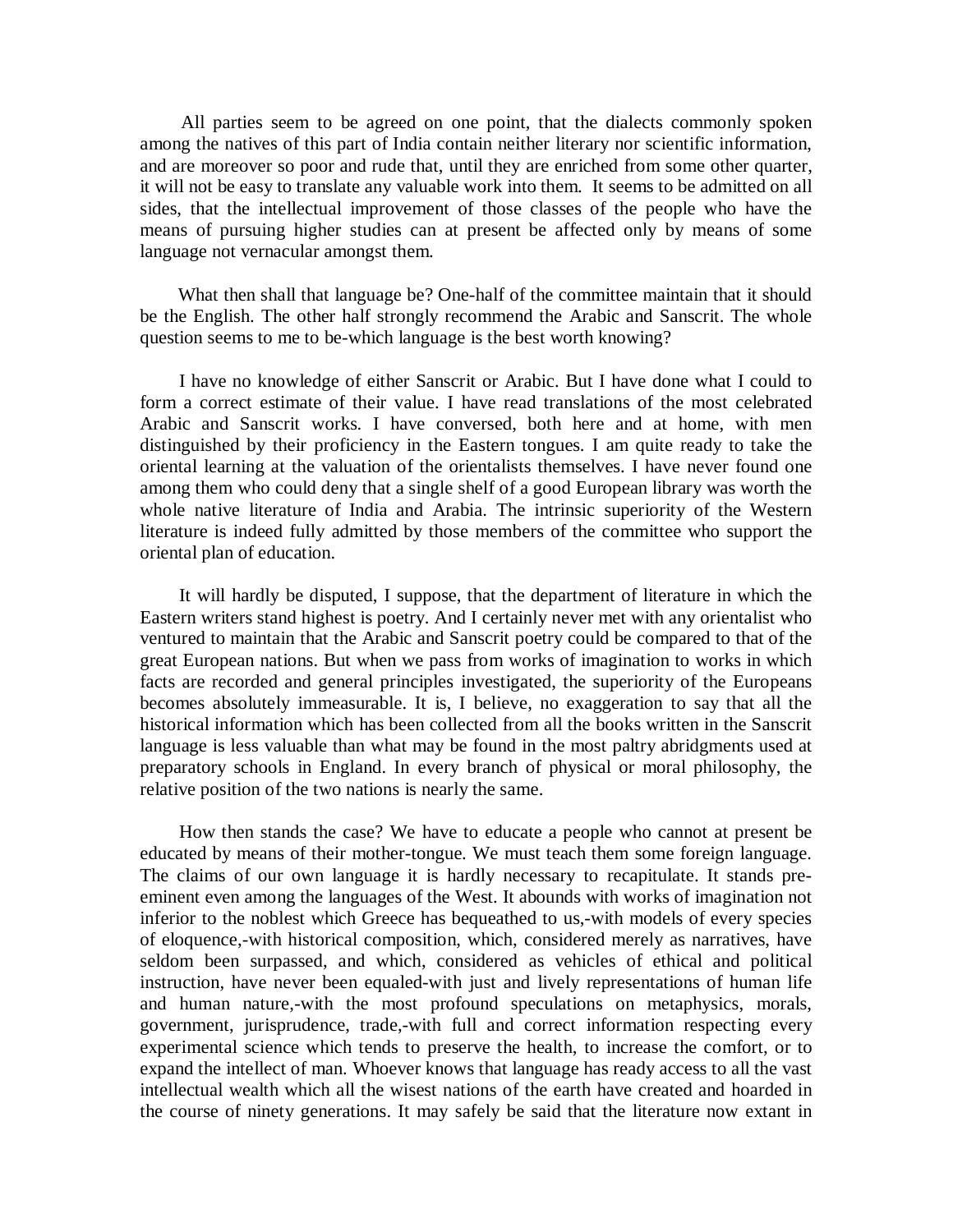that language is of greater value than all the literature which three hundred years ago was extant in all the languages of the world together. Nor is this all. In India, English is the language spoken by the ruling class. It is spoken by the higher class of natives at the seats of Government. It is likely to become the language of commerce throughout the seas of the East. It is the language of two great European communities which are rising, the one in the south of Africa, the other in Australia,-communities which are every year becoming more important and more closely connected with our Indian empire. Whether we look at the intrinsic value of our literature, or at the particular situation of this country, we shall see the strongest reason to think that, of all foreign tongues, the English tongue is that which would be the most useful to our native subjects.

 The question now before us is simply whether, when it is in our power to teach this language, we shall teach languages in which, by universal confession, there are no books on any subject which deserve to be compared to our own, whether, when we can teach European science, we shall teach systems which, by universal confession, wherever they differ from those of Europe differ for the worse, and whether, when we can patronize sound philosophy and true history, we shall countenance, at the public expense, medical doctrines which would disgrace an English farrier, astronomy which would move laughter in girls at an English boarding school, history abounding with kings thirty feet high and reigns thirty thousand years long, and geography made of seas of treacle and seas of butter.

 We are not without experience to guide us. History furnishes several analogous cases, and they all teach the same lesson. There are, in modern times, to go no further, two memorable instances of a great impulse given to the mind of a whole society, of prejudices overthrown, of knowledge diffused, of taste purified, of arts and sciences planted in countries which had recently been ignorant and barbarous.

 The first instance to which I refer is the great revival of letters among the Western nations at the close of the fifteenth and the beginning of the sixteenth century. At that time almost everything that was worth reading was contained in the writings of the ancient Greeks and Romans. Had our ancestors acted as the Committee of Public Instruction has hitherto noted, had they neglected the language of Thucydides and Plato, and the language of Cicero and Tacitus, had they confined their attention to the old dialects of our own island, had they printed nothing and taught nothing at the universities but chronicles in Anglo-Saxon and romances in Norman French,-would England ever have been what she now is? What the Greek and Latin were to the contemporaries of More and Ascham, our tongue is to the people of India. The literature of England is now more valuable than that of classical antiquity. I doubt whether the Sanscrit literature be as valuable as that of our Saxon and Norman progenitors. In some departments-in history for example-I am certain that it is much less so.

 Another instance may be said to be still before our eyes. Within the last hundred and twenty years, a nation which had previously been in a state as barbarous as that in which our ancestors were before the Crusades has gradually emerged from the ignorance in which it was sunk, and has taken its place among civilized communities. I speak of Russia. There is now in that country a large educated class abounding with persons fit to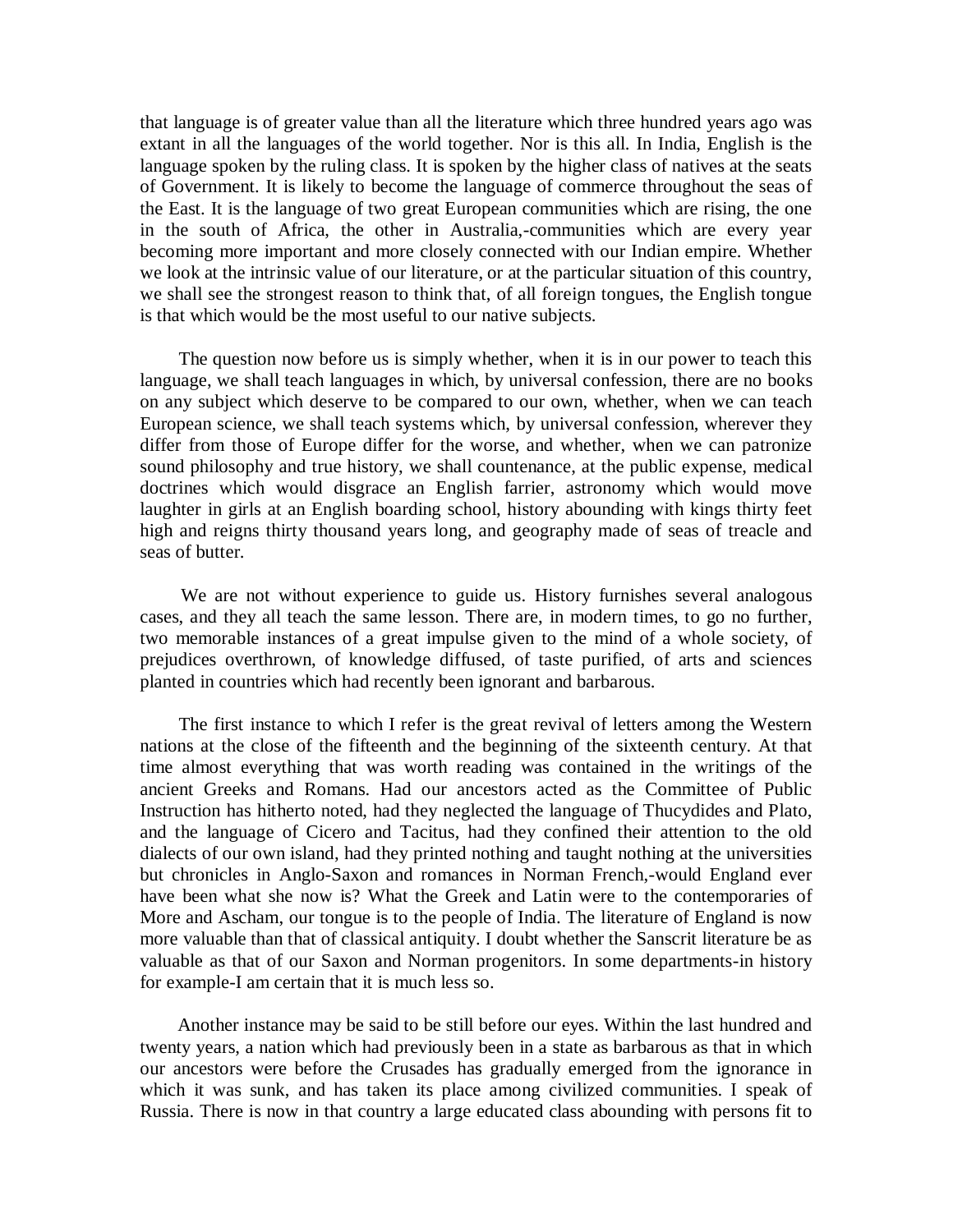serve the State in the highest functions, and in nowise inferior to the most accomplished men who adorn the best circles of Paris and London. There is reason to hope that this vast empire which, in the time of our grandfathers, was probably behind the Punjab, may in the time of our grandchildren, be pressing close on France and Britain in the career of improvement. And how was this change effected? Not by flattering national prejudices; not by feeding the mind of the young Muscovite with the old women's stories which his rude fathers had believed; not by filling his head with lying legends about St. Nicholas; not by encouraging him to study the great question, whether the world was or not created on the 13th of September; not by calling him "a learned native" when he had mastered all these points of knowledge; but by teaching him those foreign languages in which the greatest mass of information had been laid up, and thus putting all that information within his reach. The languages of western Europe civilised Russia. I cannot doubt that they will do for the Hindoo what they have done for the Tartar.

 And what are the arguments against that course which seems to be alike recommended by theory and by experience? It is said that we ought to secure the cooperation of the native public, and that we can do this only by teaching Sanscrit and Arabic.

 Ican by no means admit that, when a nation of high intellectual attainments undertakes to superintend the education of a nation comparatively ignorant, the learners are absolutely to prescribe the course which is to be taken by the teachers. It is not necessary however to say anything on this subject. For it is proved by unanswerable evidence, that we are not at present securing the co-operation of the natives. It would be bad enough to consult their intellectual taste at the expense of their intellectual health. But we are consulting neither. We are withholding from them the learning which is palatable to them. We are forcing on them the mock learning which they nauseate.

 This is proved by the fact that we are forced to pay our Arabic and Sanscrit students while those who learn English are willing to pay us. All the declamations in the world about the love and reverence of the natives for their sacred dialects will never, in the mind of any impartial person, outweigh this undisputed fact, that we cannot find in all our vast empire a single student who will let us teach him those dialects, unless we will pay him.

 I have now before me the accounts of the Mudrassa for one month, the month of December, 1833. The Arabic students appear to have been seventy-seven in number. All receive stipends from the public. The whole amount paid to them is above 500 rupees a month. On the other side of the account stands the following item:

 Deduct amount realized from the out-students of English for the months of May, June, and July last-103 rupees.

 I have been told that it is merely from want of local experience that I am surprised at these phenomena, and that it is not the fashion for students in India to study at their own charges. This only confirms me in my opinions. Nothing is more certain than that it never can in any part of the world be necessary to pay men for doing what they think pleasant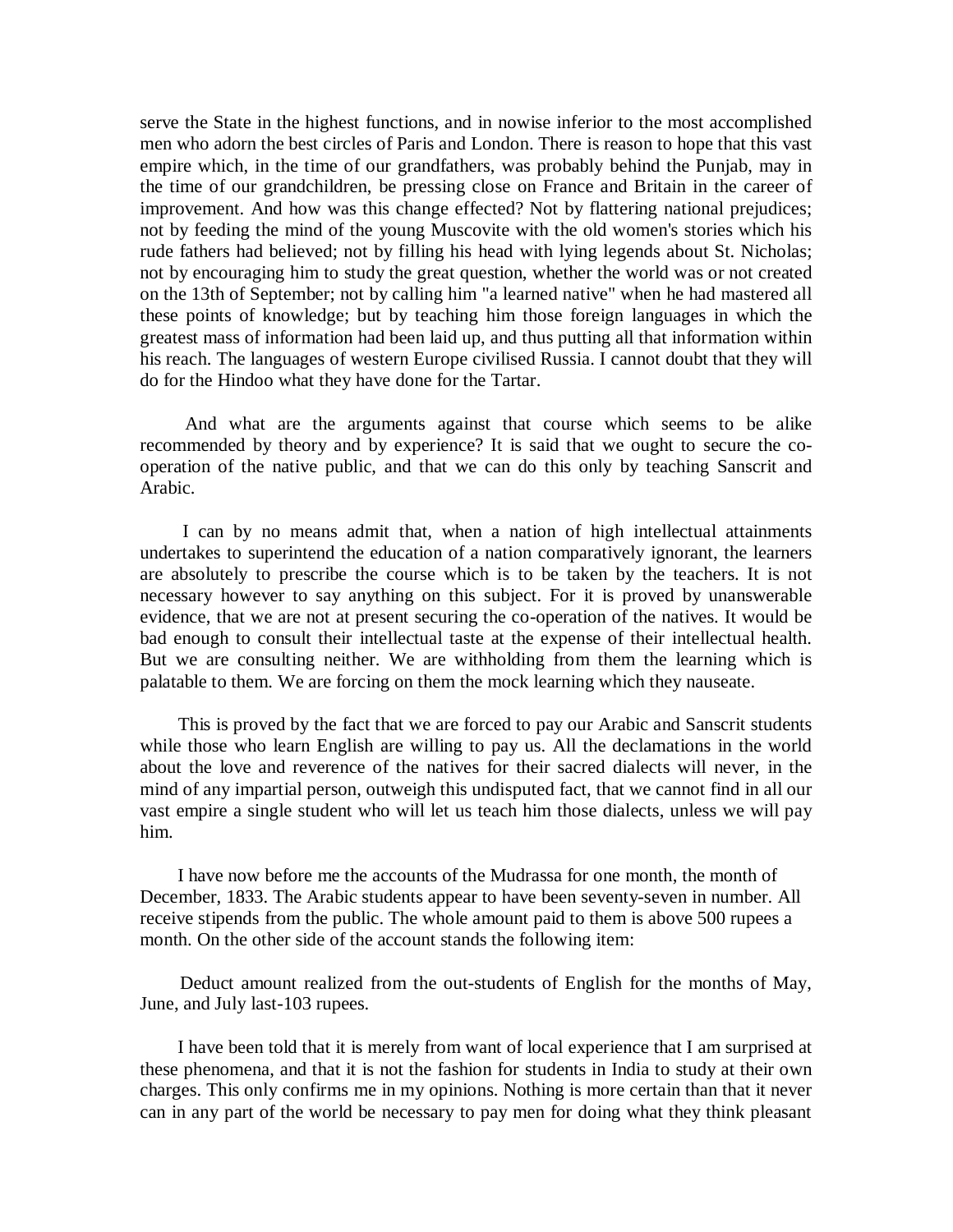or profitable. India is no exception to this rule. The people of India do not require to be paid for eating rice when they are hungry, or for wearing woollen cloth in the cold season. To come nearer to the case before us:-The children who learn their letters and a little elementary arithmetic from the village schoolmaster are not paid by him. He is paid for teaching them. Why then is it necessary to pay people to learn Sanscrit and Arabic? Evidently because it is universally felt that the Sanscrit and Arabic are languages the knowledge of which does not compensate for the trouble of acquiring them. On all such subjects the state of the market is the detective test.

 Other evidence is not wanting, if other evidence were required. A petition was presented last year to the committee by several ex-students of the Sanscrit College. The petitioners stated that they had studied in the college ten or twelve years, that they had made themselves acquainted with Hindoo literature and science, that they had received certificates of proficiency. And what is the fruit of all this? "Notwithstanding such testimonials," they say, "we have but little prospect of bettering our condition without the kind assistance of your honourable committee, the indifference with which we are generally looked upon by our countrymen leaving no hope of encouragement and assistance from them." They therefore beg that they may be recommended to the Governor-General for places under the Government-not places of high dignity or emolument, but such as may just enable them to exist. "We want means," they say, "for a decent living, and for our progressive improvement, which, however, we cannot obtain without the assistance of Government, by whom we have been educated and maintained from childhood." They conclude by representing very pathetically that they are sure that it was never the intention of Government, after behaving so liberally to them during their education, to abandon them to destitution and neglect.

 Ihave been used to see petitions to Government for compensation. All those petitions, even the most unreasonable of them, proceeded on the supposition that some loss had been sustained, that some wrong had been inflicted. These are surely the first petitioners who ever demanded compensation for having been educated gratis, for having been supported by the public during twelve years, and then sent forth into the world well furnished with literature and science. They represent their education as an injury which gives them a claim on the Government for redress, as an injury for which the stipends paid to them during the infliction were a very inadequate compensation. And I doubt not that they are in the right. They have wasted the best years of life in learning what procures for them neither bread nor respect. Surely we might with advantage have saved the cost of making these persons useless and miserable. Surely, men may be brought up to be burdens to the public and objects of contempt to their neighbours at a somewhat smaller charge to the State. But such is our policy. We do not even stand neuter in the contest between truth and falsehood. We are not content to leave the natives to the influence of their own hereditary prejudices. To the natural difficulties which obstruct the progress of sound science in the East, we add great difficulties of our own making. Bounties and premiums, such as ought not to be given even for the propagation of truth, we lavish on false texts and false philosophy.

 By acting thus we create the very evil which we fear. We are making that opposition which we do not find. What we spend on the Arabic and Sanscrit Colleges is not merely a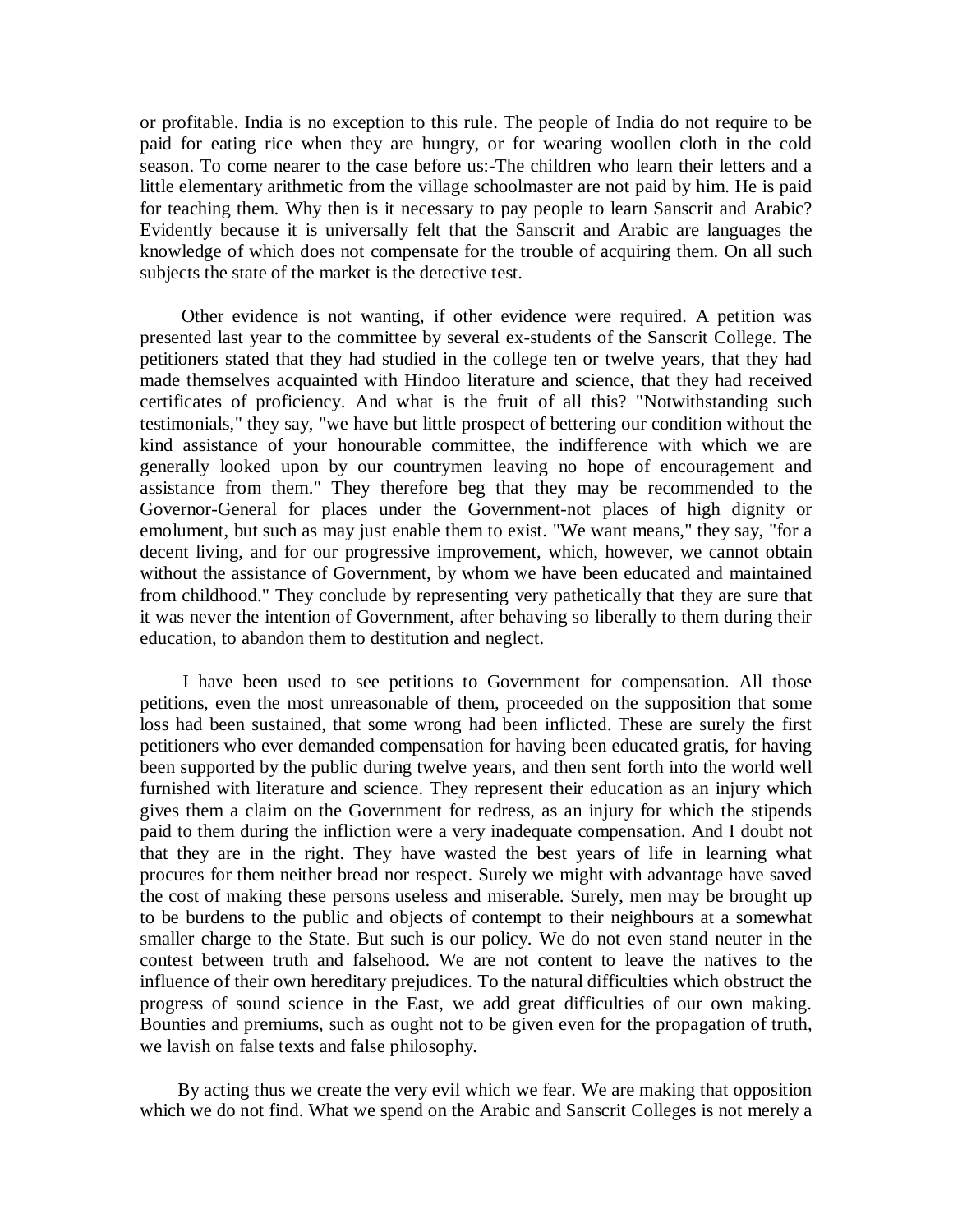dead loss to the cause of truth. It is bounty-money paid to raise up champions of error. It goes to form a nest not merely of helpless placehunters but of bigots prompted alike by passion and by interest to raise a cry against every useful scheme of education. If there should be any opposition among the natives to the change which I recommend, that opposition will be the effect of our own system. It will be headed by persons supported by our stipends and trained in our colleges. The longer we persevere in our present course, the more formidable will that opposition be. It will be every year reinforced by recruits whom we are paying. From the native society, left to itself, we have no difficulties to apprehend. All the murmuring will come from that oriental interest which we have, by artificial means, called into being and nursed into strength.

 There is yet another fact which is alone sufficient to prove that the feeling of the native public, when left to itself, is not such as the supporters of the old system represent it to be. The committee have thought fit to lay out above a lakh of rupees in printing Arabic and Sanscrit books. Those books find no purchasers. It is very rarely that a single copy is disposed of. Twenty-three thousand volumes, most of them folios and quartos, fill the libraries or rather the lumber-rooms of this body. The committee contrive to get rid of some portion of their vast stock of oriental literature by giving books away. But they cannot give so fast as they print. About twenty thousand rupees a year are spent in adding fresh masses of waste paper to a hoard which, one should think, is already sufficiently ample. During the last three years about sixty thousand rupees have been expended in this manner. The sale of Arabic and Sanscrit books during those three years has not yielded quite one thousand rupees. In the meantime, the School Book Society is selling seven or eight thousand English volumes every year, and not only pays the expenses of printing but realizes a profit of twenty per cent. on its outlay.

 The fact that the Hindoo law is to be learned chiefly from Sanscrit books, and the Mahometan law from Arabic books, has been much insisted on, but seems not to bear at all on the question. We are commanded by Parliament to ascertain and digest the laws of India. The assistance of a Law Commission has been given to us for that purpose. As soon as the Code is promulgated the Shasters and the Hedaya will be useless to a moonsiff or a Sudder Ameen. I hope and trust that, before the boys who are now entering at the Mudrassa and the Sanscrit College have completed their studies, this great work will be finished. It would be manifestly absurd to educate the rising generation with a view to a state of things which we mean to alter before they reach manhood.

 But there is yet another argument which seems even more untenable. It is said that the Sanscrit and the Arabic are the languages in which the sacred books of a hundred millions of people are written, and that they are on that account entitled to peculiar encouragement. Assuredly it is the duty of the British Government in India to be not only tolerant but neutral on all religious questions. But to encourage the study of a literature, admitted to be of small intrinsic value, only because that literature inculcated the most serious errors on the most important subjects, is a course hardly reconcilable with reason, with morality, or even with that very neutrality which ought, as we all agree, to be sacredly preserved. It is confined that a language is barren of useful knowledge. We are to teach it because it is fruitful of monstrous superstitions. We are to teach false history, false astronomy, false medicine, because we find them in company with a false religion.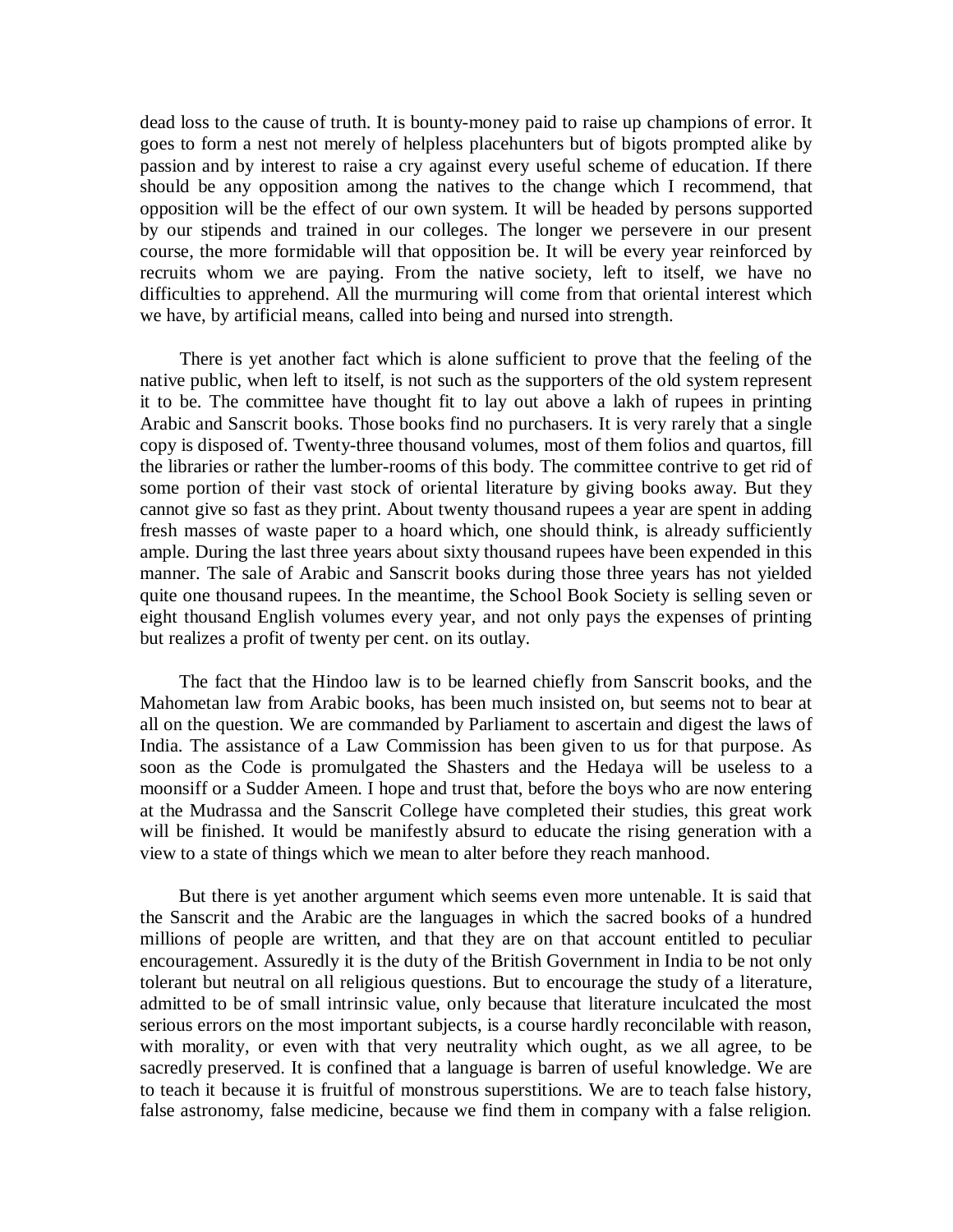We abstain, and I trust shall always abstain, from giving any public encouragement to those who are engaged in the work of converting the natives to Christianity. And while we act thus, can we reasonably or decently bribe men, out of the revenues of the State, to waste their youth in learning how they are to purify themselves after touching an ass or what texts of the Vedas they are to repeat to expiate the crime of killing a goat?

 It is taken for granted by the advocates of oriental learning that no native of this country can possibly attain more than a mere smattering of English. They do not attempt to prove this. But they perpetually insinuate it. They designate the education which their opponents recommend as a mere spelling-book education. They assume it as undeniable that the question is between a profound knowledge of Hindoo and Arabian literature and science on the one side, and superficial knowledge of the rudiments of English on the other. This is not merely an assumption, but an assumption contrary to all reason and experience. We know that foreigners of all nations do learn our language sufficiently to have access to all the most abstruse knowledge which it contains sufficiently to relish even the more delicate graces of our most idiomatic writers. There are in this very town natives who are quite competent to discuss political or scientific questions with fluency and precision in the English language. I have heard the very question on which I am now writing discussed by native gentlemen with a liberality and an intelligence which would do credit to any member of the Committee of Public Instruction. Indeed it is unusual to find, even in the literary circles of the Continent, any foreigner who can express himself in English with so much facility and correctness as we find in many Hindoos. Nobody, I suppose, will contend that English is so difficult to a Hindoo as Greek to an Englishman. Yet an intelligent English youth, in a much smaller number of years than our unfortunate pupils pass at the Sanscrit College, becomes able to read, to enjoy, and even to imitate not unhappily the compositions of the best Greek authors. Less than half the time which enables an English youth to read Herodotus and Sophocles ought to enable a Hindoo to read Hume and Milton.

 To sum up what I have said. I think it clear that we are not fettered by the Act of Parliament of 1813, that we are not fettered by any pledge expressed or implied, that we are free to employ our funds as we choose, that we ought to employ them in teaching what is best worth knowing, that English is better worth knowing than Sanscrit or Arabic, that the natives are desirous to be taught English, and are not desirous to be taught Sanscrit or Arabic, that neither as the languages of law nor as the languages of religion have the Sanscrit and Arabic any peculiar claim to our encouragement, that it is possible to make natives of this country thoroughly good English scholars, and that to this end our efforts ought to be directed.

In one point I fully agree with the gentlemen to whose general views I am opposed. I feel with them that it is impossible for us, with our limited means, to attempt to educate the body of the people. We must at present do our best to form a class who may be interpreters between us and the millions whom we govern, -a class of persons Indian in blood and colour, but English in tastes, in opinions, in morals and in intellect. To that class we may leave it to refine the vernacular dialects of the country, to enrich those dialects with terms of science borrowed from the Western nomenclature, and to render